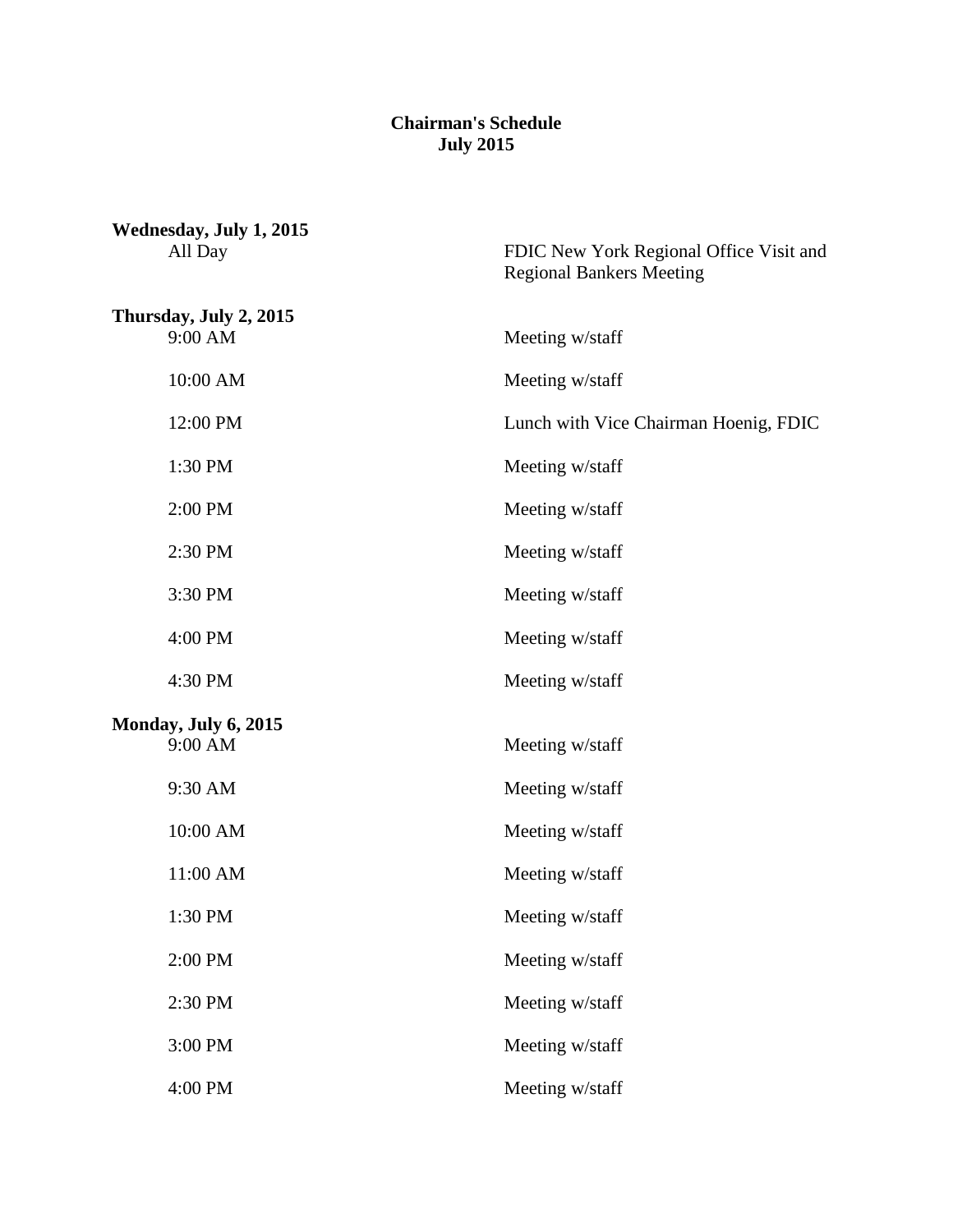| 4:30 PM                                 | Meeting w/staff                                                                                                                                           |
|-----------------------------------------|-----------------------------------------------------------------------------------------------------------------------------------------------------------|
| Tuesday, July 7, 2015<br>All Day        | FDIC Kansas City Regional Office Visit and<br><b>Regional Bankers Meeting</b>                                                                             |
| Wednesday, July 8, 2015<br>11:00 AM     | Meeting w/staff                                                                                                                                           |
| 12:30 PM                                | Meeting w/staff                                                                                                                                           |
| 1:30 PM                                 | Meeting w/staff                                                                                                                                           |
| 2:30 PM                                 | Meeting w/staff                                                                                                                                           |
| 3:30 PM                                 | Meeting with, David Karnes, Attorney,<br>Kutak, Rock LLP; and by phone; Carl<br>Sjulin, President, Westgate Bank; Skip<br>Hove, former FDIC Vice Chairman |
| 4:00 PM                                 | Meeting w/staff                                                                                                                                           |
| 4:30 PM                                 | Meeting w/staff                                                                                                                                           |
| Thursday, July 9, 2015<br>10:30 AM      | Meeting w/staff                                                                                                                                           |
| 11:00 AM                                | Meeting w/staff                                                                                                                                           |
| 1:30 PM                                 | Meeting w/staff                                                                                                                                           |
| 2:00 PM                                 | Meeting w/staff                                                                                                                                           |
| 3:00 PM                                 | Meeting w/staff                                                                                                                                           |
| 4:00 PM                                 | Meeting w/staff                                                                                                                                           |
| 5:00 PM                                 | Meeting w/staff                                                                                                                                           |
| 5:30 PM                                 | Attend: FDIC Advisory Committee on<br><b>Community Banking Reception</b>                                                                                  |
| <b>Friday, July 10, 2015</b><br>9:00 AM | Attend: FDIC Advisory Community on<br><b>Community Bankers Meeting</b>                                                                                    |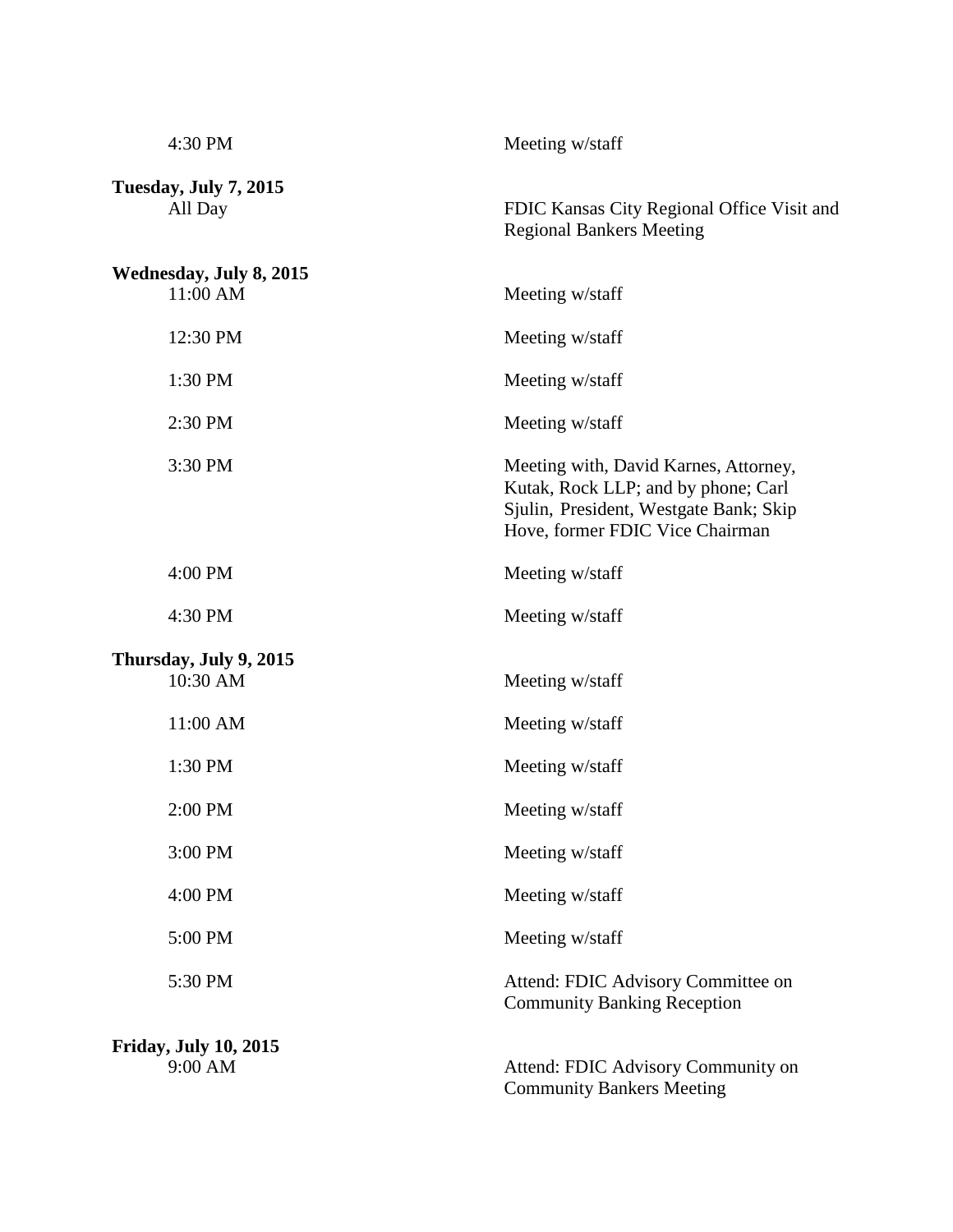| 3:00 PM                                  | Meeting w/staff                                                                                                                                                                          |
|------------------------------------------|------------------------------------------------------------------------------------------------------------------------------------------------------------------------------------------|
| 3:30 PM                                  | Meeting w/staff                                                                                                                                                                          |
| 4:00 PM                                  | Meeting w/staff                                                                                                                                                                          |
| 4:30 PM                                  | Meeting w/staff                                                                                                                                                                          |
| <b>Monday, July 13, 2015</b><br>9:00 AM  | Meeting w/staff                                                                                                                                                                          |
| 12:00 PM                                 | Meeting w/staff                                                                                                                                                                          |
| 12:30 PM                                 | Meeting w/staff                                                                                                                                                                          |
| 1:00 PM                                  | Meeting w/staff                                                                                                                                                                          |
| 2:30 PM                                  | Meeting w/staff                                                                                                                                                                          |
| 3:30 PM                                  | Meeting w/staff                                                                                                                                                                          |
| 4:15 PM                                  | Meeting with John Cyran, Chief Executive<br>Officer, and Paul Saltzman, Vice Chairman,<br>Deutsche Bank                                                                                  |
| 5:00 PM                                  | Meeting w/staff                                                                                                                                                                          |
| 5:30 PM                                  | <b>Attend: Interagency Minority Depository</b><br>Institution Conference reception, OCC                                                                                                  |
| <b>Tuesday, July 14, 2015</b><br>8:45 AM | <b>Remarks: Interagency Minority Deposit</b><br><b>Institution Conference, OCC</b>                                                                                                       |
| 11:00 AM                                 | Meeting with Ana Botin, Chairman;<br>Santander Global, Scott Powell, Chief<br><b>Executive Officer; Santander Holdings</b><br>USA, Javier Maldonado, Vice President;<br>Santander Global |
| 12:15 PM                                 | Meeting w/staff                                                                                                                                                                          |
| 4:30 PM                                  | Meeting w/staff                                                                                                                                                                          |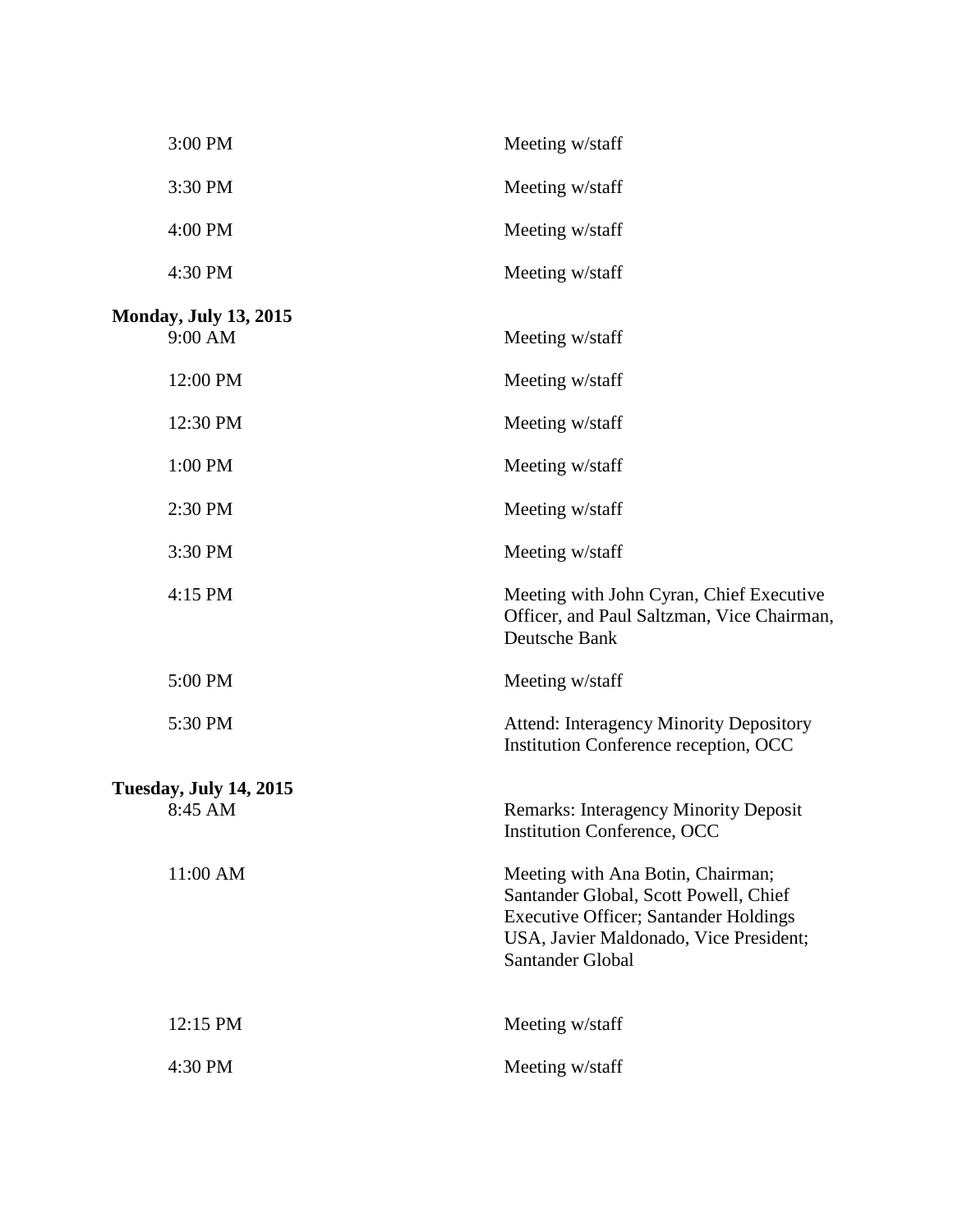| Wednesday, July 15, 2015           |                                                                                                        |
|------------------------------------|--------------------------------------------------------------------------------------------------------|
| 7:30 AM                            | Breakfast with representatives of Minority<br>Depository Institutions, OCC                             |
| 10:00 AM                           | Meeting w/staff                                                                                        |
| 11:00 AM                           | Meeting w/staff                                                                                        |
| 12:00 PM                           | Lunch with Eugene Ludwig, Founder and<br>Chief Executive Officer, Promontory<br><b>Financial Group</b> |
| 1:00 PM                            | Meeting w/staff                                                                                        |
| 2:00 PM                            | Meeting w/staff                                                                                        |
| Thursday, July 16, 2015<br>9:00 AM | Host: Louisiana Bankers Visit, FDIC                                                                    |
| 11:30 AM                           | Meeting w/staff                                                                                        |
| 12:00 PM                           | Lunch with Vice Chairman Hoenig, FDIC                                                                  |
| 1:00 PM                            | Meeting w/staff                                                                                        |
| 4:00 PM                            | Meeting w/staff                                                                                        |
| 5:00 PM                            | Meeting w/staff                                                                                        |
| 5:30 PM                            | Meeting w/staff                                                                                        |
| <b>Friday, July 17, 2015</b>       |                                                                                                        |
| $1:00$ PM                          | Meeting w/staff                                                                                        |
| 2:00 PM                            | Meeting w/staff                                                                                        |
| 2:30 PM                            | Remarks: Princeton in Washington Annual<br>Visit, FDIC                                                 |
| 3:30 PM                            | Meeting w/staff                                                                                        |
| 4:00 PM                            | Meeting w/staff                                                                                        |
| 5:00 PM                            | Meeting w/staff                                                                                        |
| <b>Monday, July 20, 2015</b>       |                                                                                                        |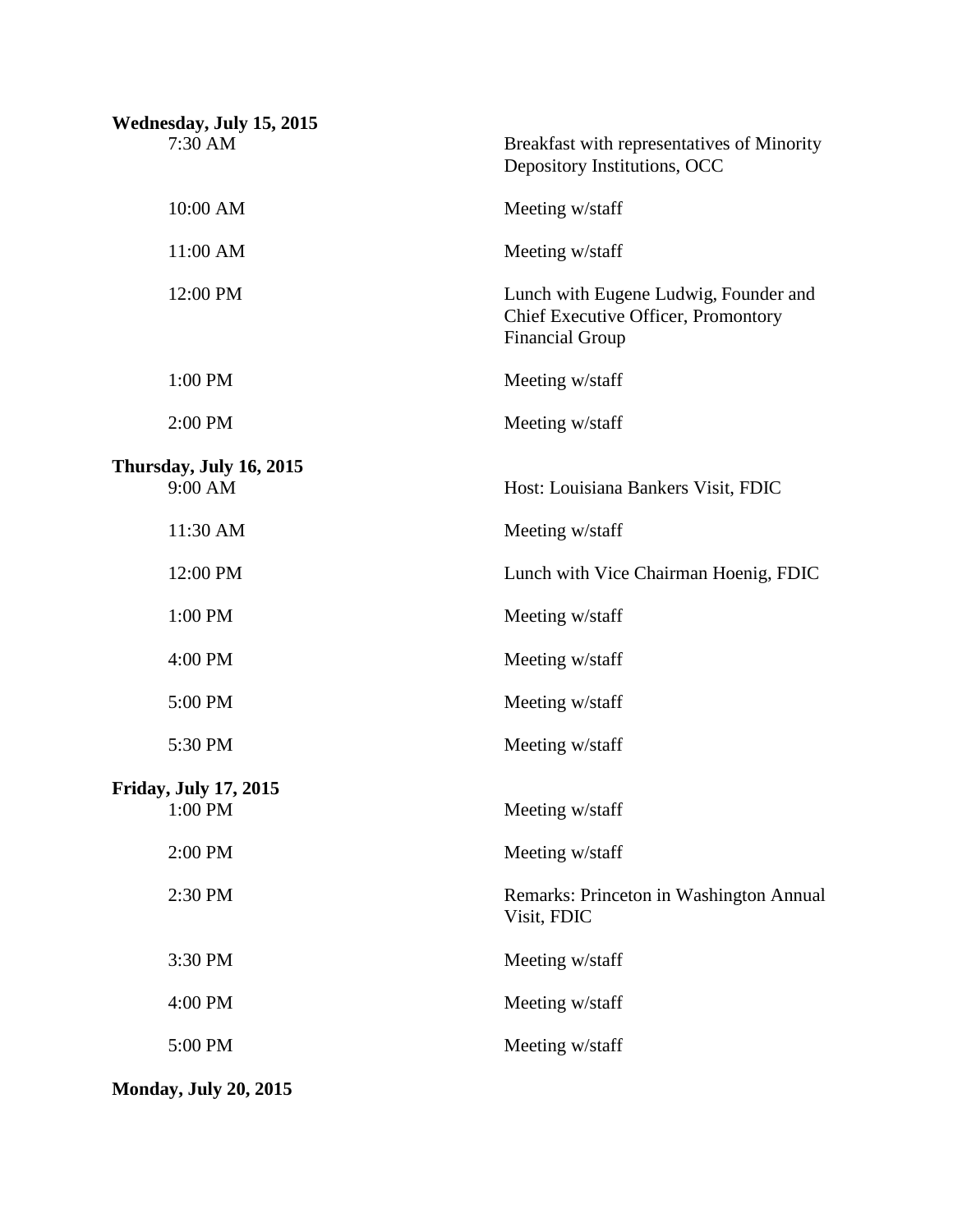| 9:30 AM                                    | Meeting w/staff                                                                                                                       |
|--------------------------------------------|---------------------------------------------------------------------------------------------------------------------------------------|
| 10:00 AM                                   | Meeting w/staff                                                                                                                       |
| 12:00 PM                                   | Lunch with Jeremiah Norton, Former FDIC<br>Director                                                                                   |
| 1:00 PM                                    | Meeting w/staff                                                                                                                       |
| 2:00 PM                                    | Interview external job candidate                                                                                                      |
| 3:00 PM                                    | Meeting w/staff                                                                                                                       |
| 3:30 PM                                    | Meeting w/staff                                                                                                                       |
| 4:00 PM                                    | Meeting w/staff                                                                                                                       |
| 5:00 PM                                    | Meeting with Secretary Lew, U.S. Treasury                                                                                             |
| <b>Tuesday, July 21, 2015</b><br>10:00 AM  | FDIC Board of Directors Meeting                                                                                                       |
| 12:00 PM                                   | Lunch with Director Cordray, CFPB                                                                                                     |
| 2:00 PM                                    | Attend: Financial and Banking Information<br><b>Infrastructure Committee (FBIIC) Senior</b><br>Leaders Meeting, U.S. Treasury         |
| 4:30 PM                                    | Meeting w/staff                                                                                                                       |
| 5:00 PM                                    | Meeting w/staff                                                                                                                       |
| Wednesday, July 22, 2015<br>9:00 AM        | <b>Remarks: National Disability Institute</b><br>ADA @ 25 Economic Advancement and<br>Financial Inclusion Summit, Washington,<br>D.C. |
| 11:15 AM                                   | Meeting with European Parliament ECON<br>Delegation                                                                                   |
| 12:30 PM                                   | Meeting w/staff                                                                                                                       |
| <b>Thursday, July 23 - Monday 27, 2015</b> | <b>Annual Leave</b>                                                                                                                   |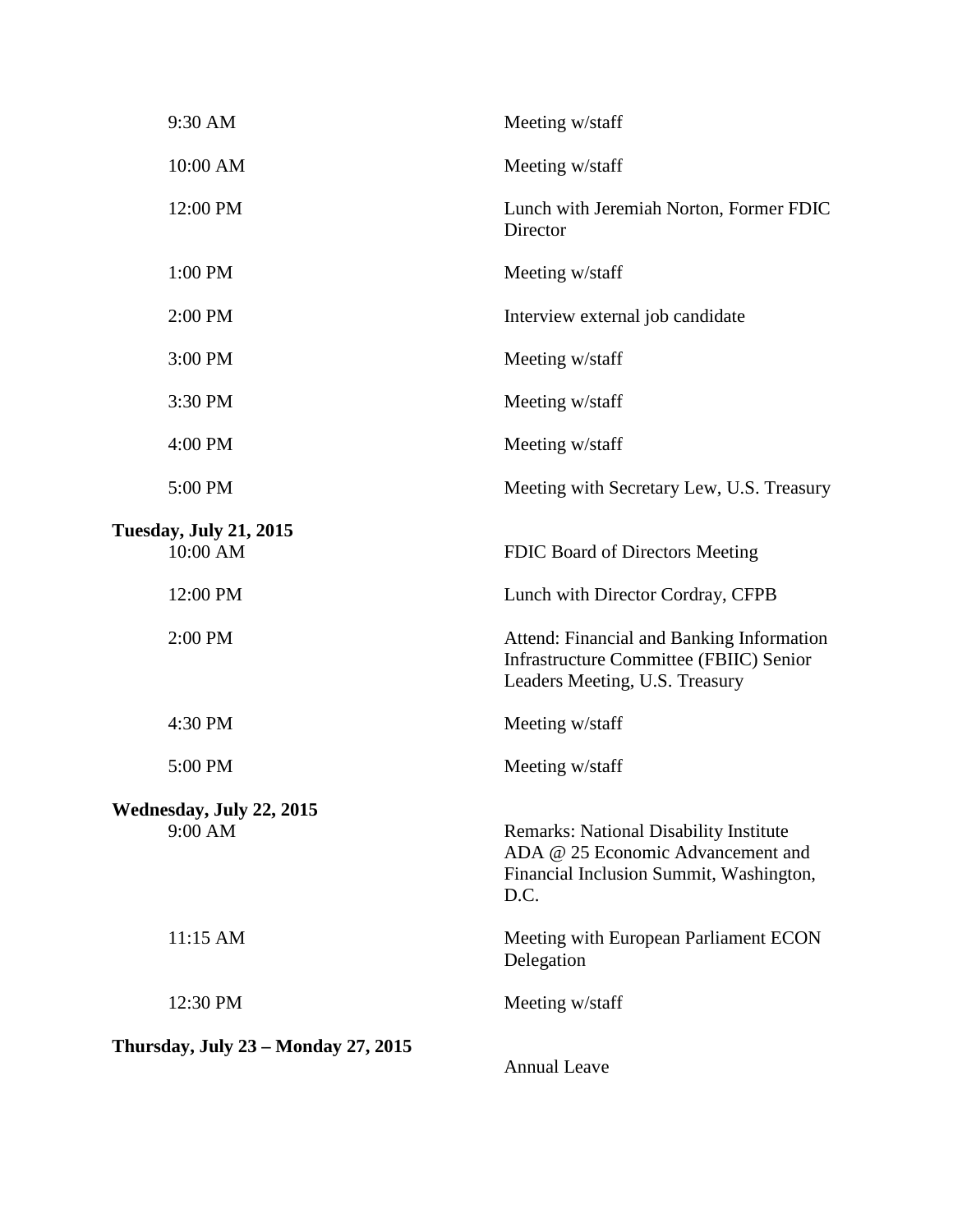| <b>Tuesday, June 28, 2015</b> |                                                                       |
|-------------------------------|-----------------------------------------------------------------------|
| 9:00 AM                       | Meeting w/staff                                                       |
| 4:00 PM                       | Meeting w/staff                                                       |
| 4:30 PM                       | Meeting w/staff                                                       |
| 5:00 PM                       | Meeting w/staff                                                       |
| Wednesday, July 29, 2015      |                                                                       |
| 7:30 AM                       | Breakfast with Comptroller Curry, OCC;<br>Debbie Matz, Chairman, NCUA |
| 9:00 AM                       | Meeting w/staff                                                       |
| 9:30 AM                       | Meeting w/staff                                                       |
| 11:00 AM                      | Meeting w/staff                                                       |
| 1:00 PM                       | Meeting w/staff                                                       |
| 2:30 PM                       | Meeting w/staff                                                       |
| 3:30 PM                       | Meeting w/staff                                                       |
| 5:00 PM                       | Meeting w/staff                                                       |
| Thursday, July 30, 2015       |                                                                       |
| 9:00 AM                       | Meeting w/staff                                                       |
| 9:30 AM                       | Meeting w/staff                                                       |
| 10:00 AM                      | Meeting with Vice Chairman Hoenig, FDIC                               |
| 11:00 AM                      | Meeting w/staff                                                       |
| 12:00 PM                      | Lunch with Jim Doty, Chairman, PCAOB                                  |
| 2:00 PM                       | Meeting w/staff                                                       |
| 2:30 PM                       | Meeting w/staff                                                       |
| 3:00 PM                       | Meeting w/staff                                                       |
| 3:30 PM                       | Meeting w/staff                                                       |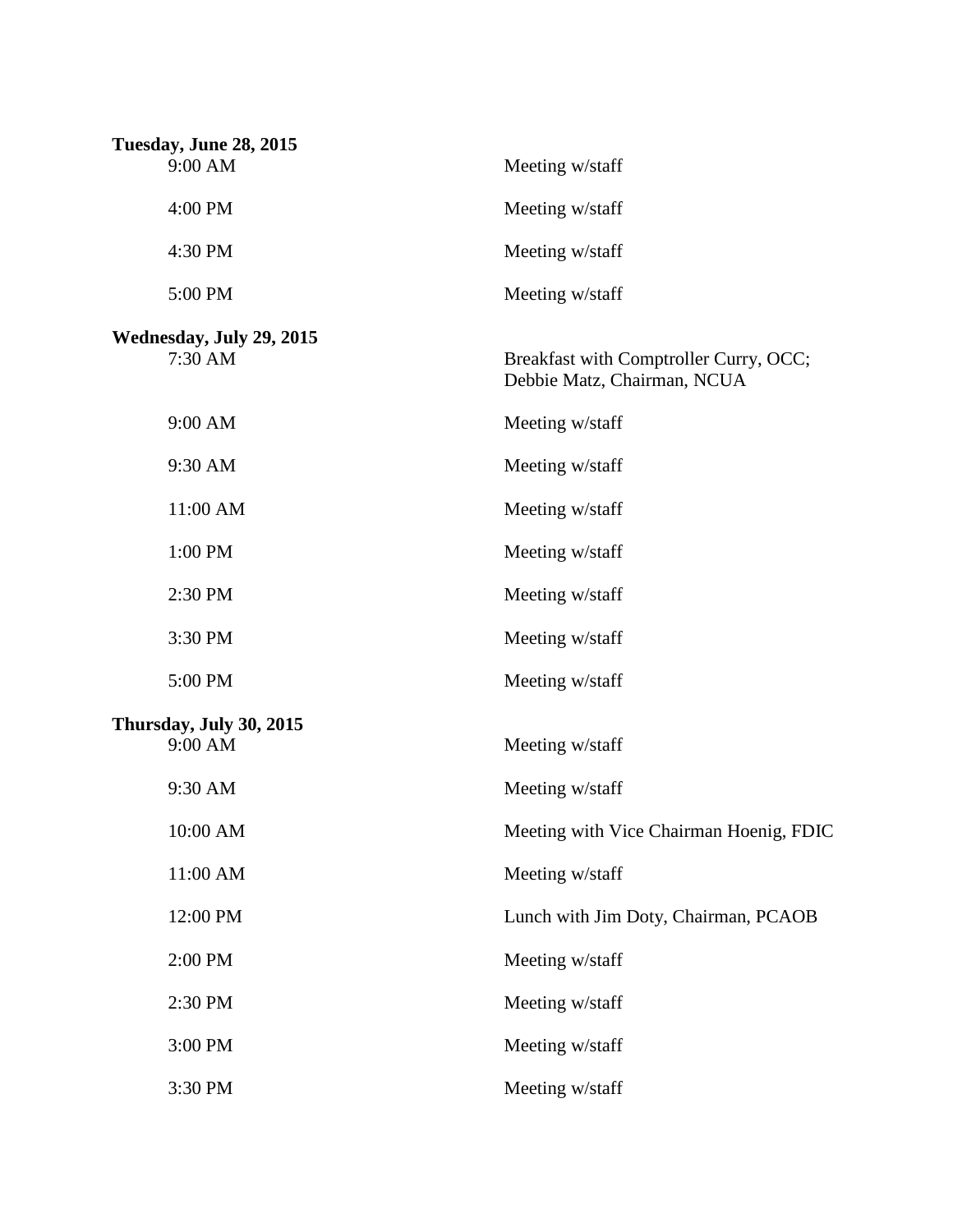| 4:30 PM                           | Meeting w/staff                                                                                      |
|-----------------------------------|------------------------------------------------------------------------------------------------------|
| 5:00 PM                           | Meeting w/staff                                                                                      |
| Friday, July 31, 2015<br>10:00 AM | <b>Attend: Financial Stability Oversight</b><br>Council Principals Meeting, U.S. Treasury            |
| 12:30 PM                          | Lunch with Steve Harris, Board Member,<br><b>Public Company Accounting Oversight</b><br>Board, PCAOB |
| $2:00$ PM                         | Meeting w/staff                                                                                      |
| 2:30 PM                           | Meeting with Tom Reichart, Chairman,<br><b>Boston Consulting Group North America</b>                 |
| 3:30 PM                           | Meeting w/staff                                                                                      |
| 4:30 PM                           | Meeting w/staff                                                                                      |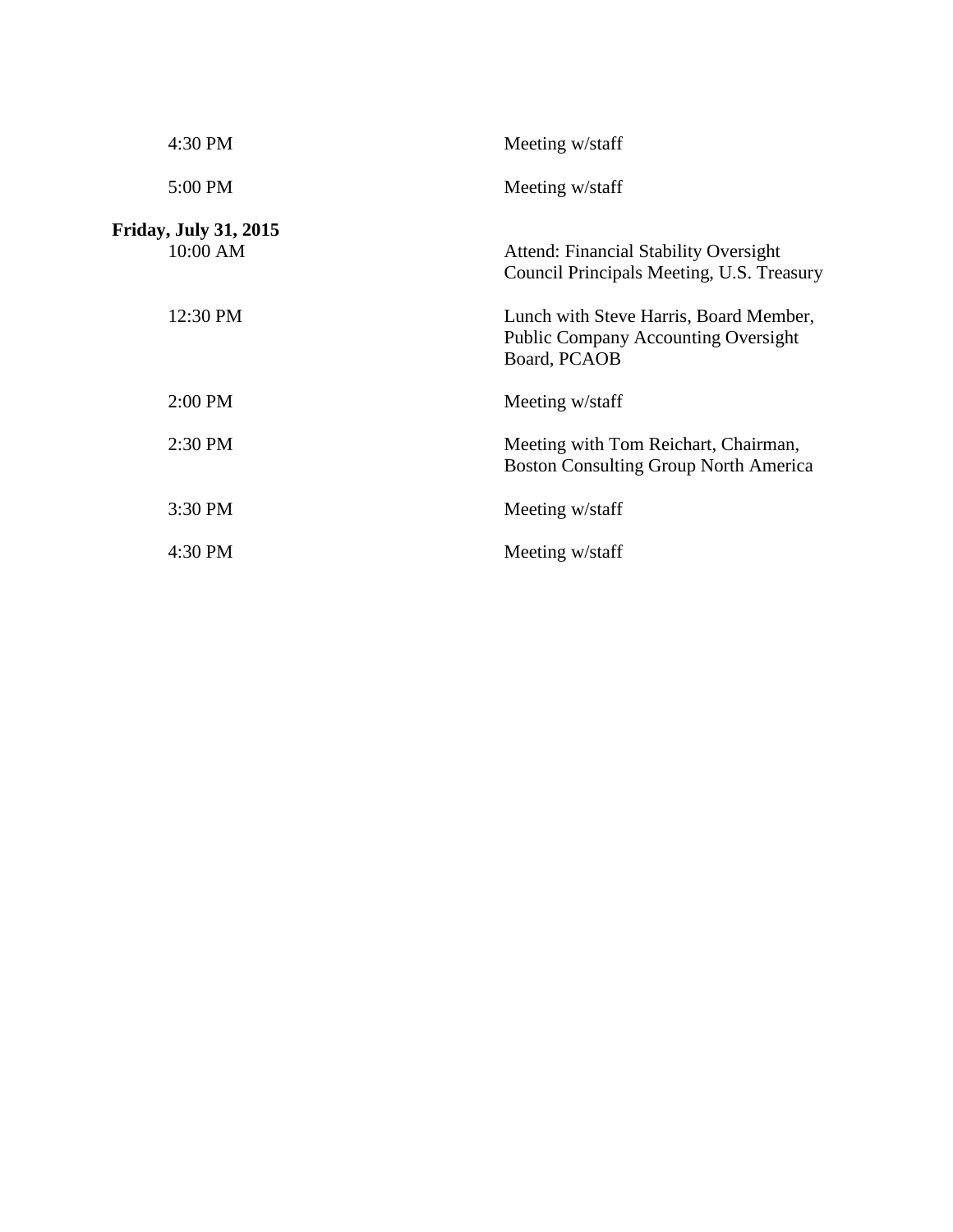## **Chairman's Schedule August 2015**

| Monday, August 3, 2015                       |                                                                      |
|----------------------------------------------|----------------------------------------------------------------------|
| 9:30 AM                                      | Meeting w/staff                                                      |
| 10:00 AM                                     | Meeting w/staff                                                      |
| 10:30 AM                                     | Meeting w/staff                                                      |
| 1:00 PM                                      | Meeting with Paul Saltzman, Vice<br>Chairman, Deutsche Bank New York |
| 2:00 PM                                      | Meeting w/staff                                                      |
| 3:30 PM                                      | Meeting w/staff                                                      |
| 4:30 PM                                      | Meeting w/staff                                                      |
| Tuesday, August 4, 2015<br>10:00 AM          | Meeting w/staff                                                      |
| 11:30 AM                                     | Meeting w/staff                                                      |
| 1:00 PM                                      | Meeting w/staff                                                      |
| 1:30 PM                                      | Meeting w/staff                                                      |
| 3:30 PM                                      | Meeting w/staff                                                      |
| 4:00 PM                                      | Meeting w/staff                                                      |
| 4:30 PM                                      | Meeting w/staff                                                      |
| <b>Wednesday, August 5, 2015</b><br>10:00 AM | Meeting w/staff                                                      |
| 11:00 AM                                     | Meeting w/staff                                                      |
| 12:00 PM                                     | Lunch with Governor Tarullo, FRB, and<br>Comptroller Curry, OCC      |
| 1:30 PM                                      | Meeting w/staff                                                      |
|                                              |                                                                      |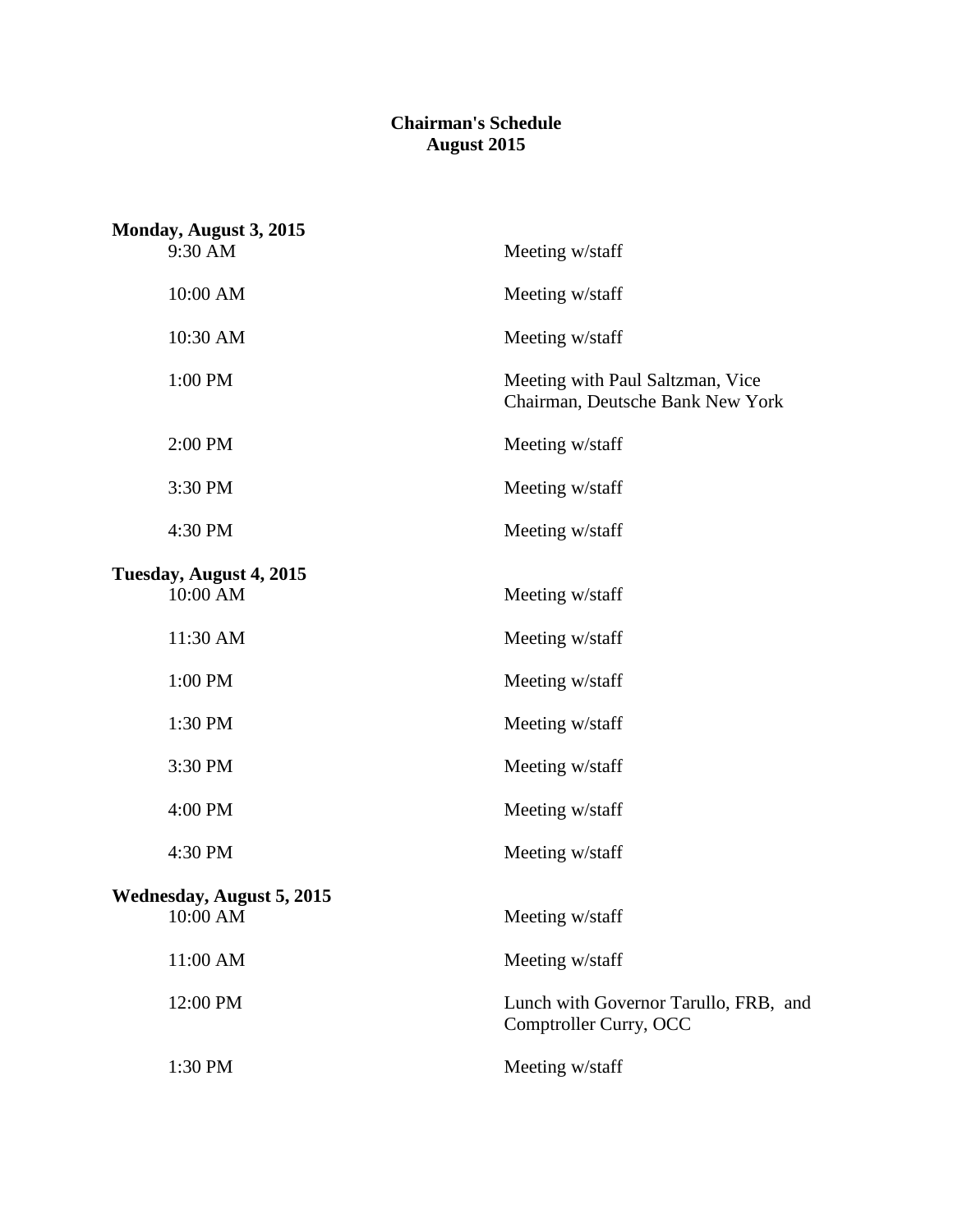| 2:00 PM                              | Meeting w/staff                           |
|--------------------------------------|-------------------------------------------|
| 3:00 PM                              | Meeting w/staff                           |
| 4:00 PM                              | Meeting w/staff                           |
| Thursday, August 6, 2015<br>10:00 AM | Meeting w/staff                           |
| 11:00 AM                             | Meeting w/staff                           |
| 1:00 PM                              | Meeting w/staff                           |
| 2:00 PM                              | Meeting w/staff                           |
| 4:00 PM                              | Meeting with Governor Tarullo, FRB        |
| Friday, August 7, 2015<br>9:00 AM    | Meeting w/staff                           |
| 12:00 PM                             | Meeting w/staff                           |
| 1:00 PM                              | Meeting with potential employee candidate |
| 2:00 PM                              | Meeting w/staff                           |
| 2:30 PM                              | Meeting w/staff                           |
| 3:00 PM                              | Meeting w/staff                           |
| 4:30 PM                              | Meeting w/staff                           |
| Monday, August 10, 2015<br>9:00 AM   | Meeting w/staff                           |
| 1:00 PM                              | Meeting w/staff                           |
| 2:00 PM                              | Meeting w/staff                           |
| 3:30 PM                              | Meeting w/staff                           |
| Tuesday, August 11, 2015<br>9:00 AM  | Meeting w/staff                           |
| 9:30 AM                              | Meeting w/staff                           |
|                                      |                                           |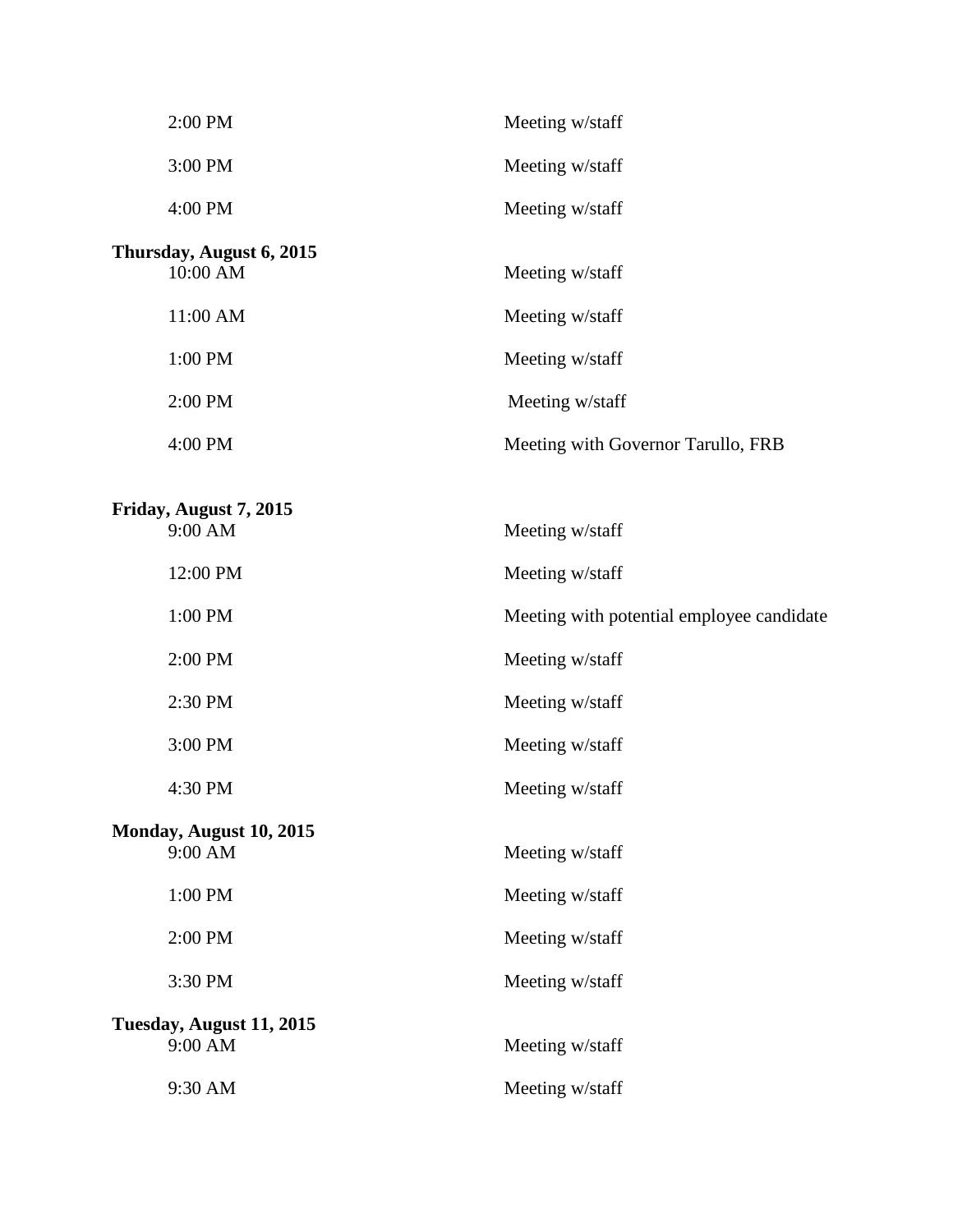| 10:30 AM                                     | Meeting w/staff                                             |
|----------------------------------------------|-------------------------------------------------------------|
| 11:00 AM                                     | Meeting w/staff                                             |
| 2:00 PM                                      | Meeting w/staff                                             |
| 2:30 PM                                      | Meeting w/staff                                             |
| 4:00 PM                                      | Meeting w/staff                                             |
| <b>Wednesday, August 12, 2015</b><br>9:00 AM | Meeting w/staff                                             |
| 9:30 AM                                      | Meeting w/staff                                             |
| 10:00 AM                                     | Meeting w/staff                                             |
| 12:00 PM                                     | Lunch with Vice Chairman Hoenig, FDIC                       |
| 1:30 PM                                      | Meeting w/staff                                             |
| 2:00 PM                                      | Meeting w/staff                                             |
| 3:30 PM                                      | Meeting w/staff                                             |
| 4:00 PM                                      | Meeting w/staff                                             |
| Thursday, August 13, 2015<br>9:00 AM         | Meeting w/staff                                             |
| 10:30 AM                                     | Meeting w/staff                                             |
| 11:00 AM                                     | Meeting w/staff                                             |
| 12:00 PM                                     | Lunch with Sarah Raskin, Deputy Secretary,<br>U.S. Treasury |
| 1:30 PM                                      | Meeting w/staff                                             |
| 3:00 PM                                      | Meeting w/staff                                             |
| 4:00 PM                                      | Meeting w/staff                                             |
| Friday, August 14, 2015<br>9:00 AM           | Meeting w/staff                                             |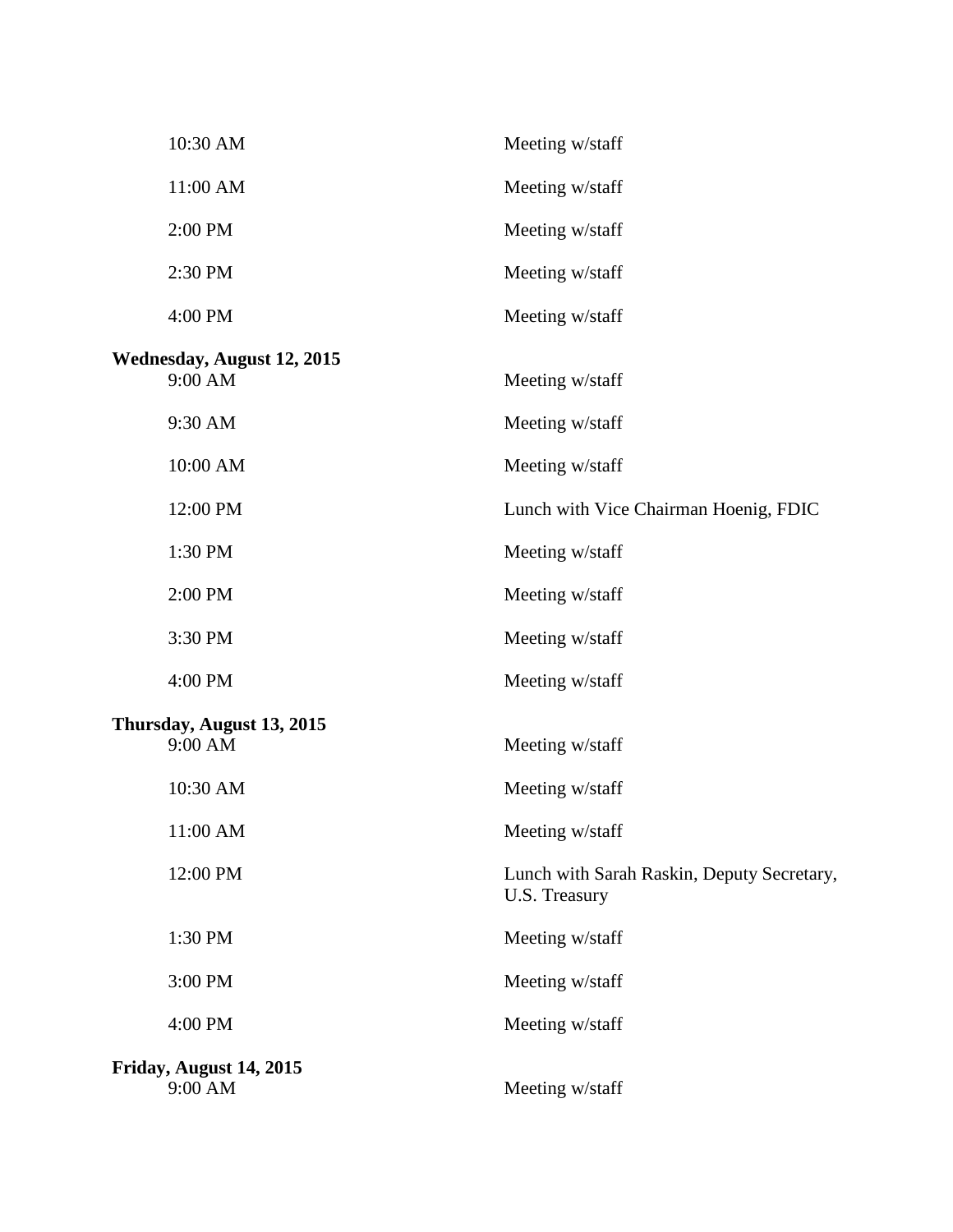| 10:00 AM                              | Meeting w/staff                                                        |
|---------------------------------------|------------------------------------------------------------------------|
| 11:00 AM                              | Meeting w/staff                                                        |
| 2:30 PM                               | Meeting w/staff                                                        |
| Monday, August 17, 2015<br>9:00 AM    | Meeting w/staff                                                        |
| 9:30 AM                               | Meeting w/staff                                                        |
| 10:00 AM                              | Meeting w/staff                                                        |
| 2:00 PM                               | Meeting w/staff                                                        |
| 3:00 PM                               | Meeting w/staff                                                        |
| Tuesday, August 18, 2015<br>10:00 AM  | FDIC Board of Directors Meeting                                        |
| 12:00 PM                              | Lunch with Director Cordray, CFPB                                      |
| 1:30 PM                               | Meeting w/staff                                                        |
| 2:30 PM                               | Meeting w/staff                                                        |
| 4:00 PM                               | Meeting w/staff                                                        |
| 4:30 PM                               | Meeting w/staff                                                        |
| Wednesday, August 19, 2015<br>9:00 AM | Meeting w/staff                                                        |
| 10:00 AM                              | Meeting w/staff                                                        |
| 10:30 AM                              | Meeting w/staff                                                        |
| 11:00 AM                              | Meeting w/staff                                                        |
| 12:00 PM                              | Lunch with Jonathan Davidson, Chief of<br><b>Staff, Senator Bennet</b> |
| 1:15 PM                               | Meeting w/staff                                                        |
| 1:30 PM                               | Meeting w/staff                                                        |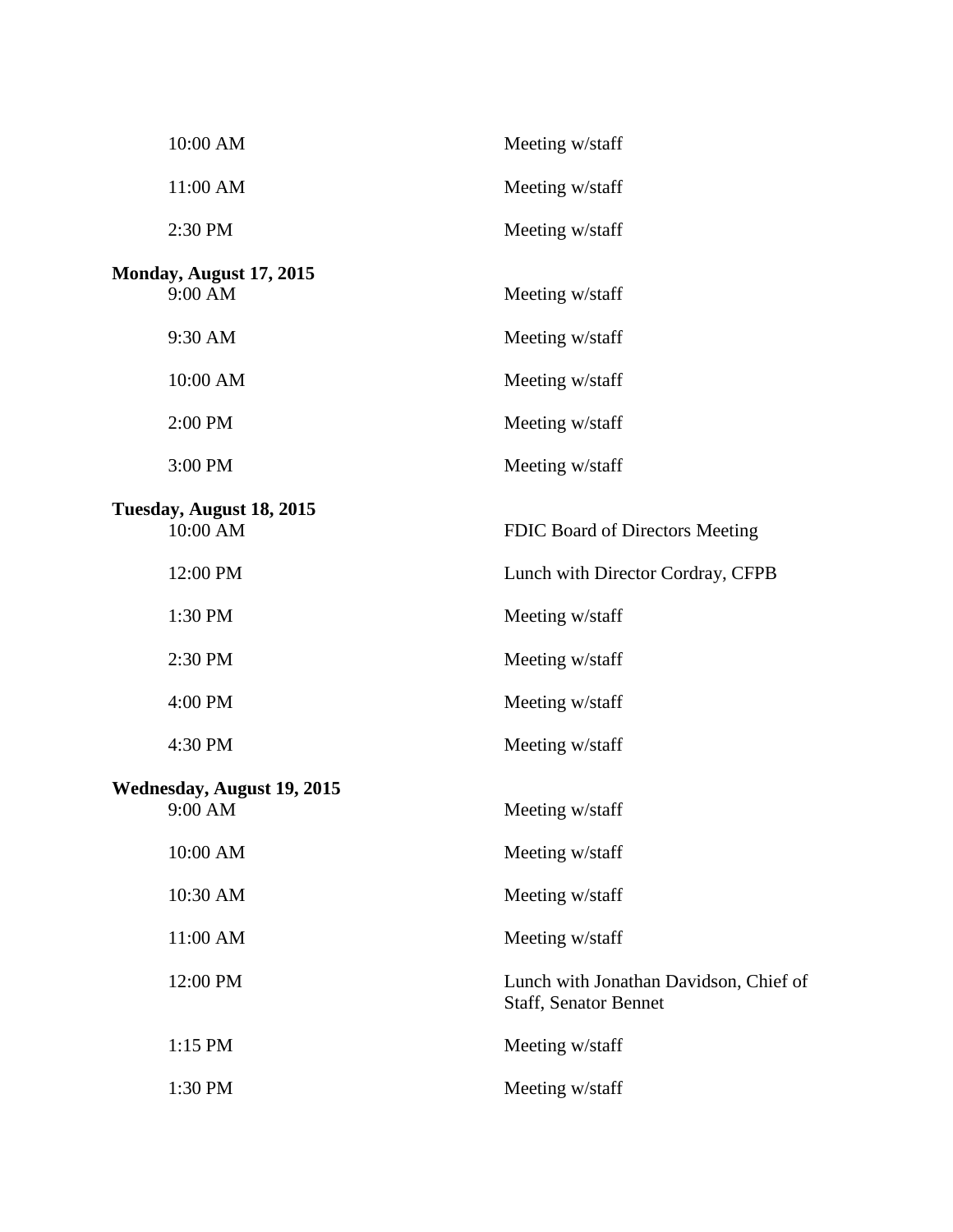| 2:00 PM                                                    | Meeting w/staff                                             |
|------------------------------------------------------------|-------------------------------------------------------------|
| 3:30 PM                                                    | Meeting w/staff                                             |
| 4:00 PM                                                    | Meeting w/staff                                             |
| 5:00 PM                                                    | Meeting w/staff                                             |
| Thursday, August 20, 2015<br>9:00 AM                       | Meeting w/staff                                             |
| 10:00 AM                                                   | Meeting w/staff                                             |
| 11:00 AM                                                   | Meeting w/staff                                             |
| 11:30 AM                                                   | Meeting w/staff                                             |
| 12:00 PM                                                   | Lunch with Vice Chairman Hoenig, FDIC                       |
| 1:30 PM                                                    | Meeting w/staff                                             |
| 3:00 PM                                                    | Meeting w/staff                                             |
| 5:00 PM                                                    | Meeting w/staff                                             |
| 5:30 PM                                                    | Meeting w/staff                                             |
| Friday, August 21, 2015<br>10:30 AM                        | Meeting with Secretary Lew, U.S. Treasury                   |
| 12:00 PM                                                   | Meeting w/staff                                             |
| 1:00 PM                                                    | Meeting w/staff                                             |
| 3:30 PM                                                    | Meeting w/staff                                             |
| 4:30 PM                                                    | Meeting w/staff                                             |
| <b>Monday, August 24 - 28, 2015</b><br><b>Annual Leave</b> |                                                             |
| Monday, August 31, 2015<br>8:00 AM                         | Breakfast with Sir Jon Cunliffe, Deputy<br>2.42110421324217 |

Governor, Financial Stability, Bank of England; Governor Tarullo, FRB; Charles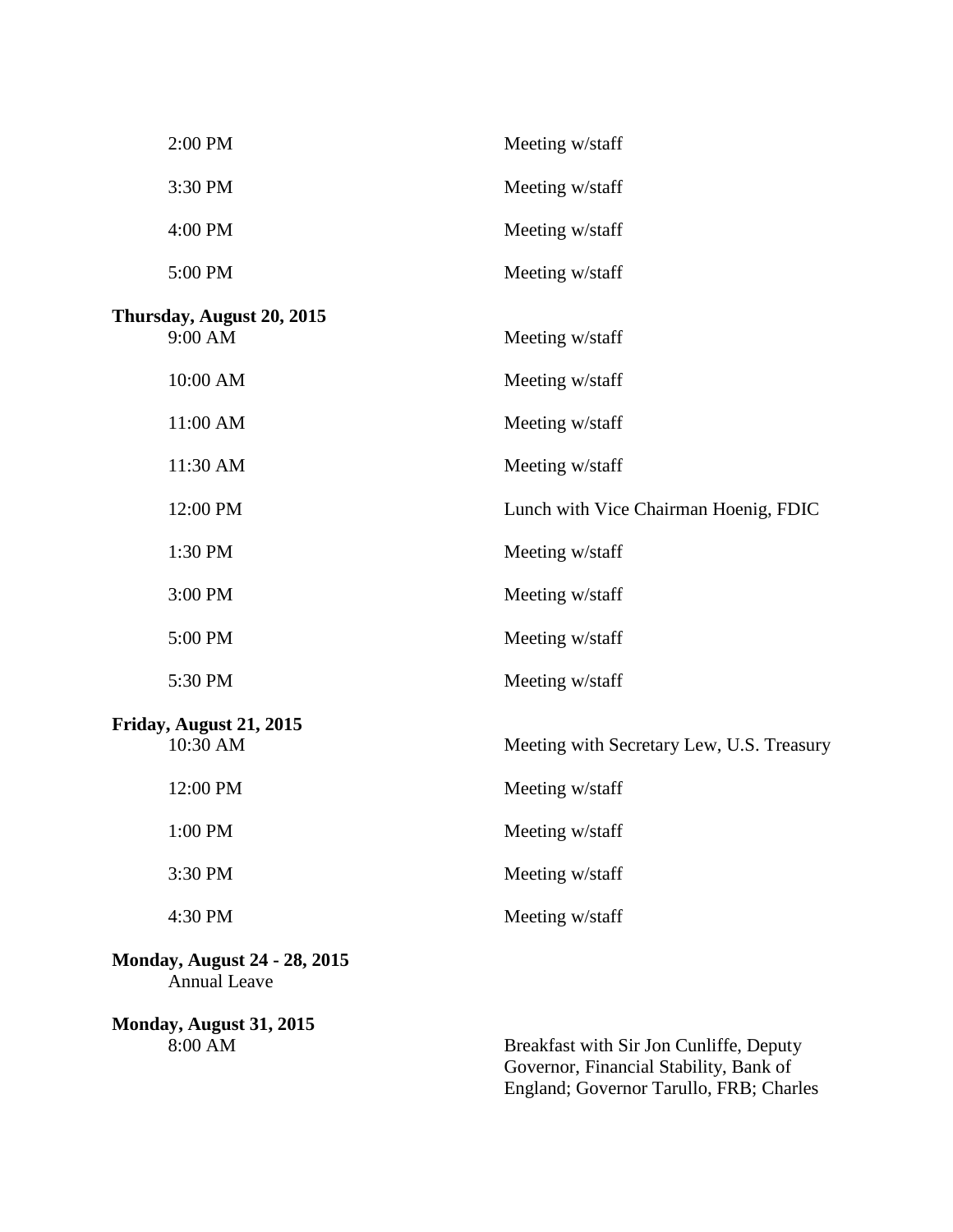Roxburgh, Director General Financial Services, UK HM Treasury; and Nathan Sheets, Undersecretary, U.S. Treasury 2:00 PM Meeting w/staff

| $2.00 \pm 101$ | <b>IVICCUILE W/STAIL</b> |
|----------------|--------------------------|
| 3:30 PM        | Meeting w/staff          |
| 4:30 PM        | Meeting w/staff          |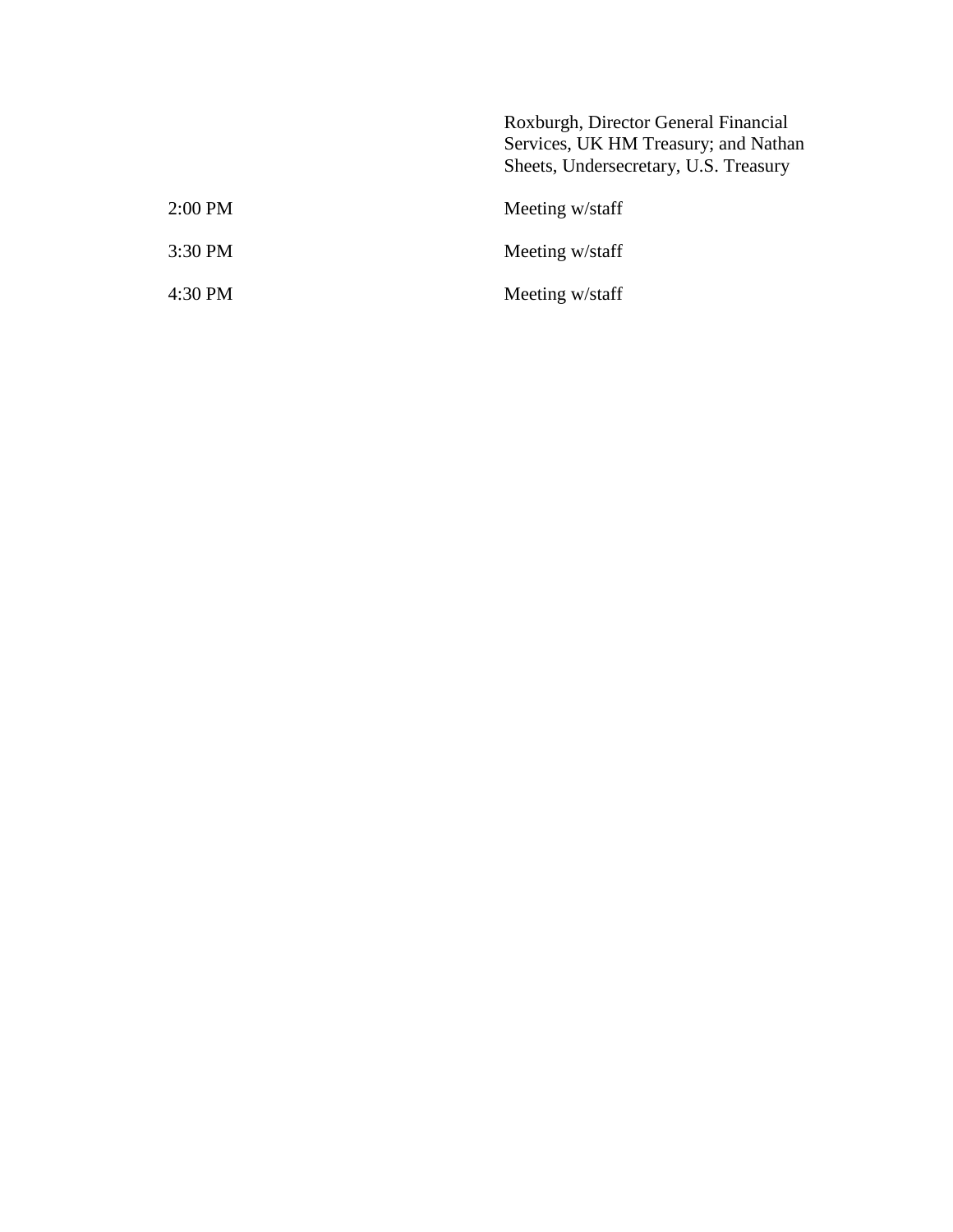## **Chairman's Schedule September 2015**

| Tuesday, September 1, 2015              |                                                                        |
|-----------------------------------------|------------------------------------------------------------------------|
| 8:00AM                                  | Breakfast with Bill Isaac, Senior Managing<br>Director, FTI Consulting |
| 9:00 AM                                 | Meeting w/staff                                                        |
| 9:30 AM                                 | Meeting w/staff                                                        |
| 10:30 AM                                | Meeting w/staff                                                        |
| 11:00 AM                                | Meeting w/staff                                                        |
| 12:00 PM                                | Meeting w/staff                                                        |
| 1:30 PM                                 | Meeting w/staff                                                        |
| 2:30 PM                                 | Meeting w/staff                                                        |
| 4:00 PM                                 | Meeting w/staff                                                        |
| 5:00 PM                                 | Meeting w/staff                                                        |
| Wednesday, September 2, 2015<br>8:30 AM | Meeting w/staff                                                        |
| 10:30 AM                                | FDIC Quarterly Banking Profile (QBP)<br><b>Press Conference</b>        |
| 11:00 AM                                | Meeting w/staff                                                        |
| 12:00 PM                                | Lunch with Comptroller Curry, OCC                                      |
| 1:30 PM                                 | Meeting w/staff                                                        |
| 2:00 PM                                 | Meeting with Vice Chairman Hoenig, FDIC                                |
| 3:00 PM                                 | Meeting with Alan Blinder, Professor,<br>Princeton University          |
| 4:00 PM                                 | Meeting w/staff                                                        |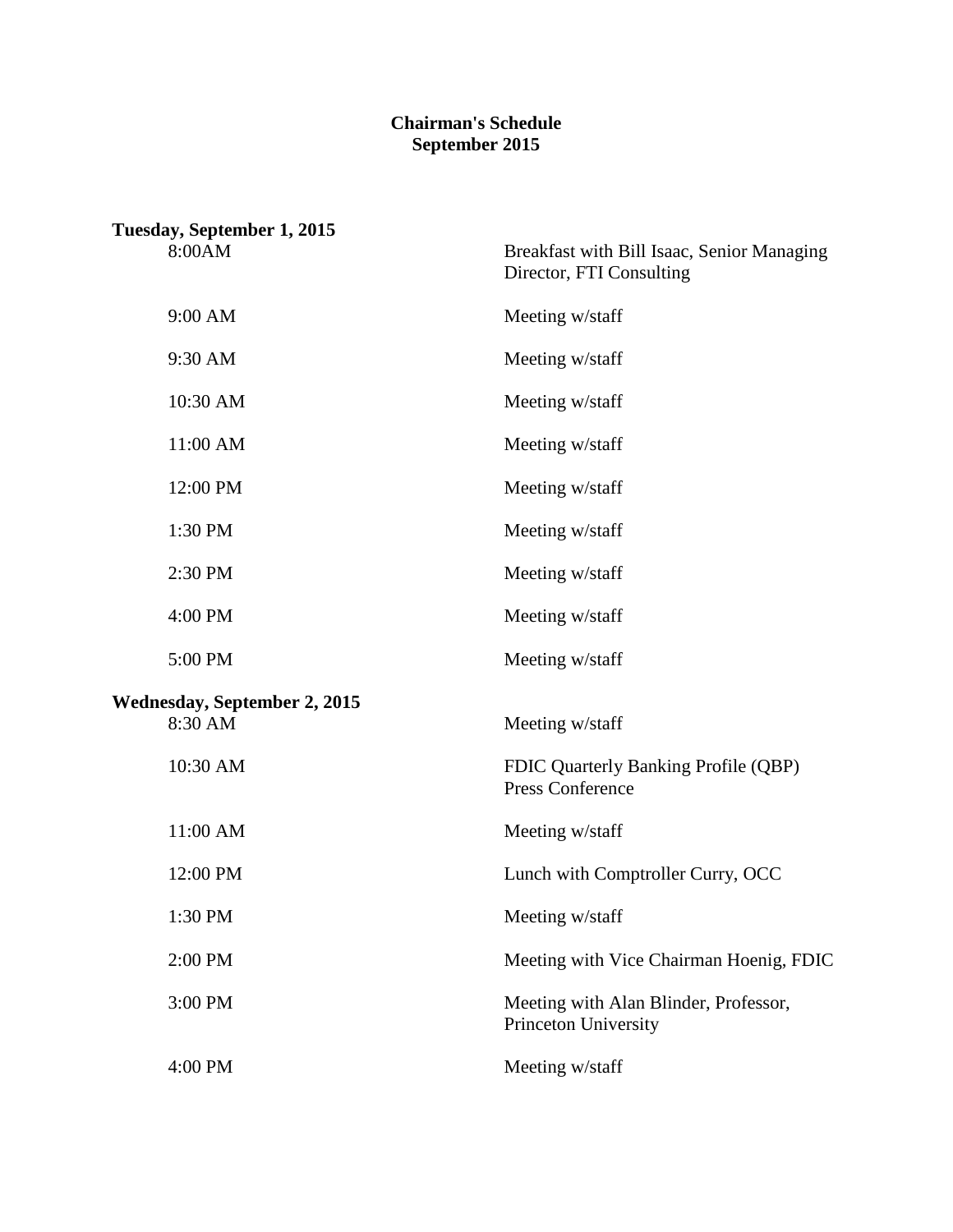| 4:30 PM                                | Meeting w/staff                                                                  |
|----------------------------------------|----------------------------------------------------------------------------------|
| 5:00 PM                                | Meeting w/staff                                                                  |
| 5:30 PM                                | Meeting w/staff                                                                  |
| Thursday, September 3, 2015<br>9:00 AM | Meeting with Maryanne Hull, Special<br>Investigator, OPM                         |
| 9:30 AM                                | Meeting w/staff                                                                  |
| 10:00 AM                               | Meeting w/staff                                                                  |
| 11:00 AM                               | Meeting w/staff                                                                  |
| 12:00 PM                               | Meeting w/staff                                                                  |
| 12:30 PM                               | Lunch with Dick Berner, Director, Office of<br>Financial Research, U.S. Treasury |
| 1:30 PM                                | Meeting w/staff                                                                  |
| 2:00 PM                                | Interview with potential employee candidate                                      |
| 3:00 PM                                | Meeting w/staff                                                                  |
| 3:30 PM                                | Meeting w/staff                                                                  |
| 4:30 PM                                | Meeting w/staff                                                                  |
| Friday, September 4, 2015<br>8:00 AM   | Breakfast with Governor Tarullo, FRB,<br>Comptroller Curry, OCC                  |
| 10:00 AM                               | Meeting w/staff                                                                  |
| 11:00 AM                               | Meeting w/staff                                                                  |
| 2:00 PM                                | Meeting w/staff                                                                  |
| 2:30 PM                                | Meeting w/staff                                                                  |
| 3:00 PM                                | Meeting w/staff                                                                  |
| 3:30 PM                                | Meeting w/staff                                                                  |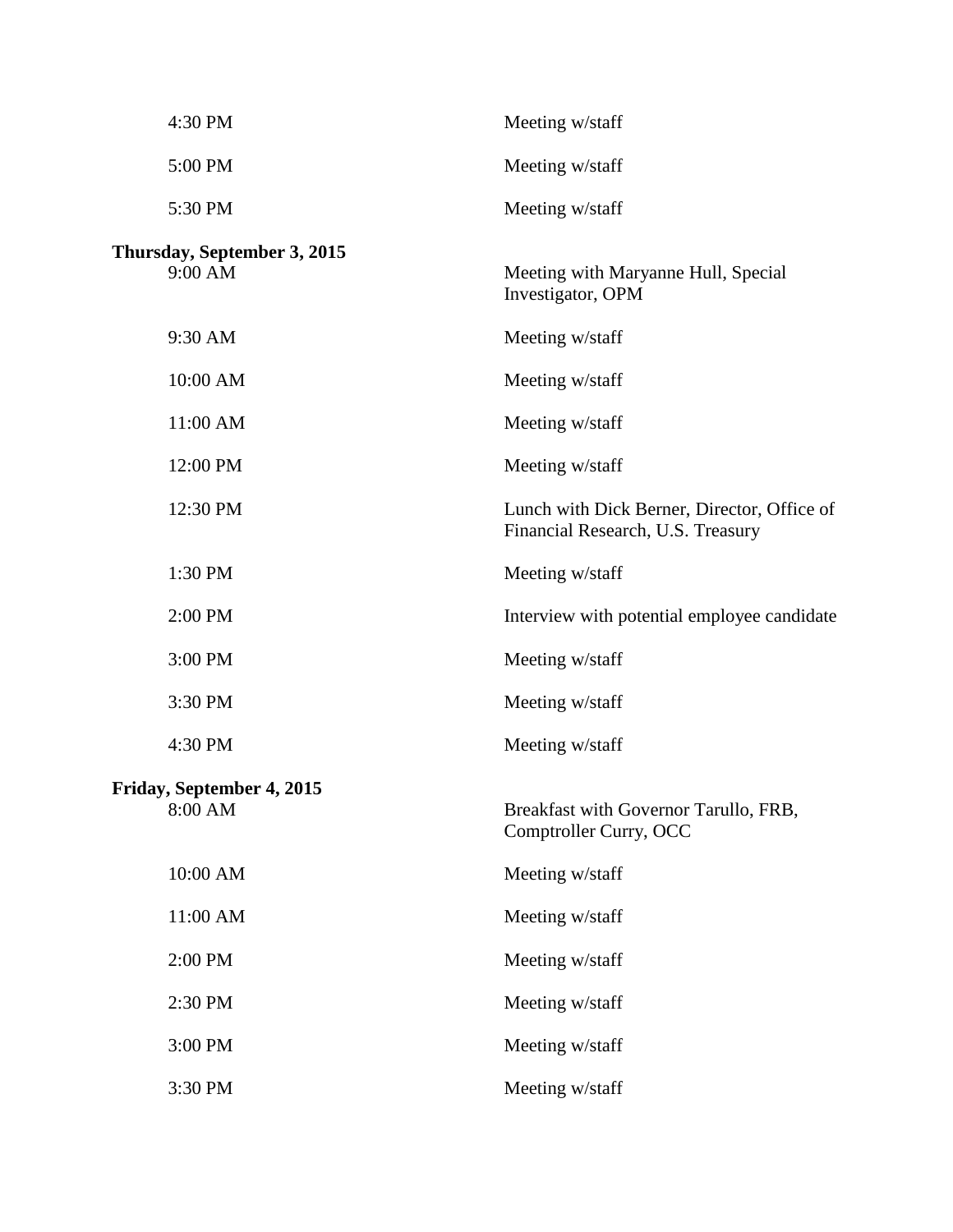| 4:00 PM                                        | Meeting w/staff                                                                                                                                                                                                                                |
|------------------------------------------------|------------------------------------------------------------------------------------------------------------------------------------------------------------------------------------------------------------------------------------------------|
| 4:30 PM                                        | Meeting w/staff                                                                                                                                                                                                                                |
| Monday, September 7, 2015<br>Holiday           |                                                                                                                                                                                                                                                |
| Tuesday, September 8, 2015<br>8:00 AM          | Breakfast with Art Wilmarth, Professor of<br>Law, George Washington University                                                                                                                                                                 |
| 9:00 AM                                        | Meeting w/staff                                                                                                                                                                                                                                |
| 9:30 AM                                        | Meeting w/staff                                                                                                                                                                                                                                |
| 10:30 AM                                       | Meeting w/staff                                                                                                                                                                                                                                |
| 11:30 AM                                       | Meeting w/staff                                                                                                                                                                                                                                |
| 12:15 PM                                       | Lunch with Paul Nash, Chief of Staff, OCC                                                                                                                                                                                                      |
| 1:30 PM                                        | Meeting w/staff                                                                                                                                                                                                                                |
| 3:00 PM                                        | Meeting w/staff                                                                                                                                                                                                                                |
| 4:00 PM                                        | Meeting w/staff                                                                                                                                                                                                                                |
| 4:30 PM                                        | Meeting w/staff                                                                                                                                                                                                                                |
| <b>Wednesday, September 9, 2015</b><br>8:00 AM | Breakfast with Joe Carcello, Professor,<br>University of Tennessee                                                                                                                                                                             |
| 10:00 AM                                       | Meeting w/staff                                                                                                                                                                                                                                |
| 10:30 AM                                       | Meeting w/staff                                                                                                                                                                                                                                |
| 12:00 PM                                       | Lunch with Danièle Nouy, Chair, Sabine<br>Lautenschläger, Vice-Chair, Mr. Korbinian<br>Ibel, Director General and Stefan Walter,<br>Director General, Supervisory Board<br>of the European Central Bank Single<br><b>Supervisory Mechanism</b> |
| 2:00 PM                                        | Meeting w/staff                                                                                                                                                                                                                                |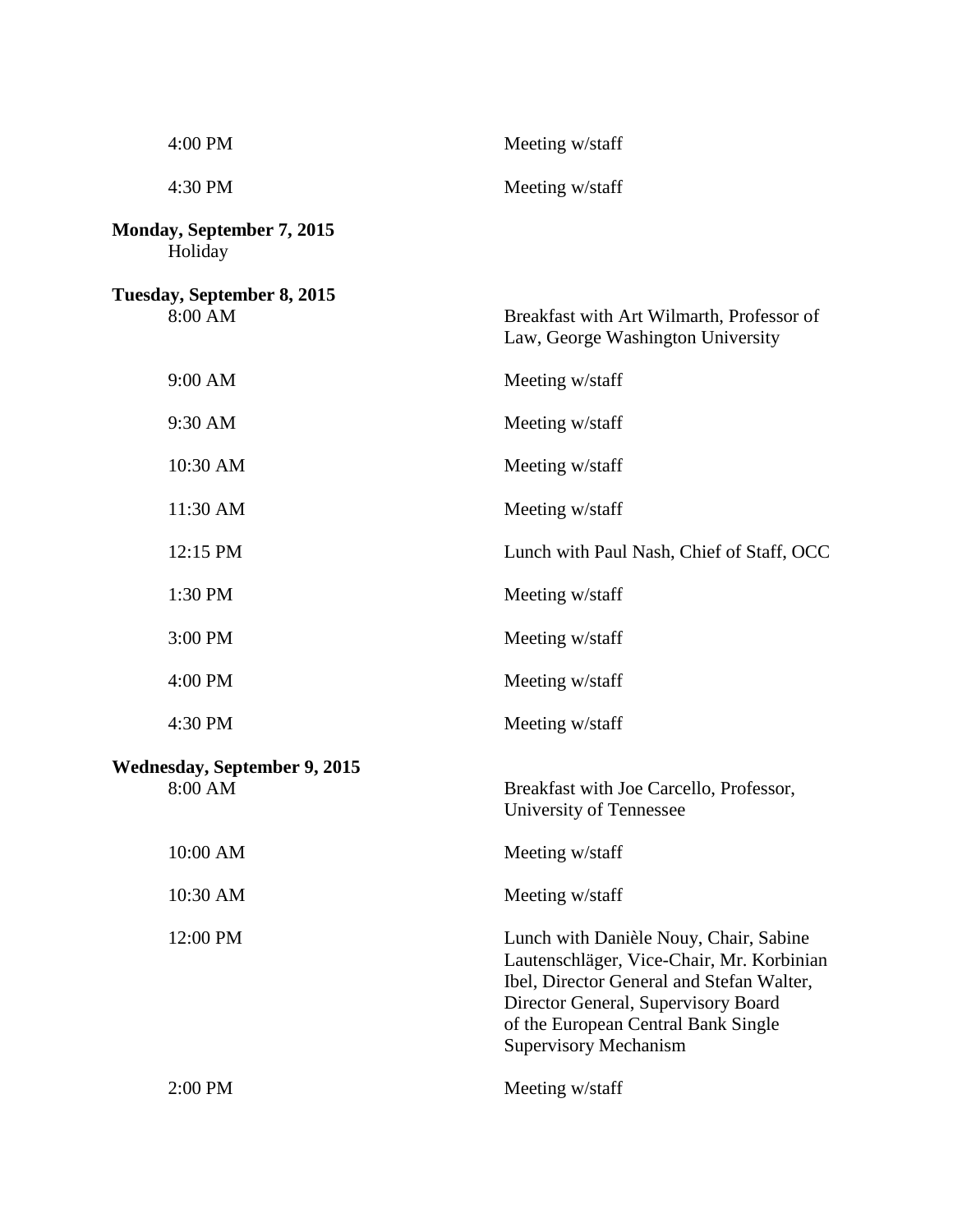| 3:30 PM                                 | Meeting w/staff                                                                |
|-----------------------------------------|--------------------------------------------------------------------------------|
| 4:00 PM                                 | Meeting w/staff                                                                |
| 5:00 PM                                 | Meeting w/staff                                                                |
| 5:30 PM                                 | Meeting w/staff                                                                |
| Thursday, September 10, 2015<br>All Day | Travel to New Orleans for 10 Year Katrina<br>Commemoration                     |
| Friday, September 11, 2015<br>8:00 AM   | <b>Remarks: FDIC Recruiting Training</b><br>Conference, VSQ                    |
| 10:00 AM                                | Meeting w/staff                                                                |
| 10:30 AM                                | Meeting w/staff                                                                |
| 11:30 AM                                | Meeting w/staff                                                                |
| 1:30 PM                                 | Meeting with Antonio Weiss, Counselor to<br>the Secretary of the U.S. Treasury |
| 2:30 PM                                 | Meeting w/staff                                                                |
| 3:00 PM                                 | Meeting w/staff                                                                |
| 4:00 PM                                 | Meeting w/staff                                                                |
| 4:30 PM                                 | Meeting w/staff                                                                |
| 5:00 PM                                 | Meeting w/staff                                                                |
| Monday, September 14, 2015<br>All Day   | Holiday                                                                        |
| Tuesday, September 15, 2015<br>9:00 AM  | Meeting w/staff                                                                |
| 9:30 AM                                 | Meeting w/staff                                                                |
| 10:30 AM                                | Meeting w/staff                                                                |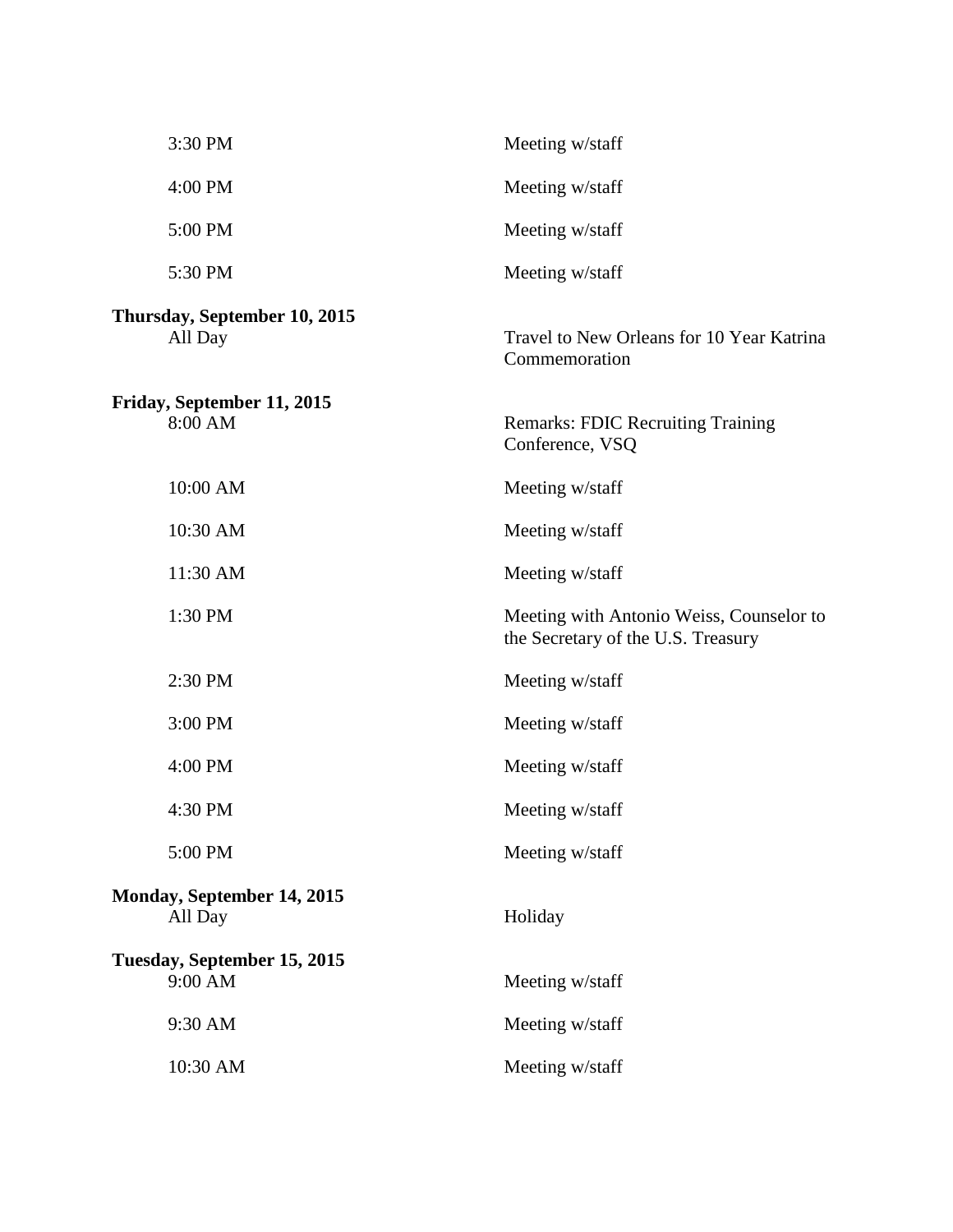| 11:30 AM                                 | Meeting w/staff                                                                                   |
|------------------------------------------|---------------------------------------------------------------------------------------------------|
| 12:00 PM                                 | Lunch with Cam Fine, President and CEO,<br>Karen Thomas, Senior Executive Vice<br>President, ICBA |
| 2:00 PM                                  | Meeting with Vice Chairman Hoenig, FDIC                                                           |
| 3:00 PM                                  | Meeting w/staff                                                                                   |
| 3:30 PM                                  | Meeting w/staff                                                                                   |
| 4:00 PM                                  | Meeting w/staff                                                                                   |
| 5:00 PM                                  | Meeting w/staff                                                                                   |
| 5:30 PM                                  | Meeting w/staff                                                                                   |
| Wednesday, September 16, 2015<br>9:00 AM | Meeting w/staff                                                                                   |
| 9:30 AM                                  | Meeting w/staff                                                                                   |
| 10:30 AM                                 | Meeting w/staff                                                                                   |
| 11:30 AM                                 | Meeting w/staff                                                                                   |
| 12:00 PM                                 | Meeting with Steve Harris, Board Member,<br><b>Public Company Accounting Oversight</b><br>Board   |
| 1:30 PM                                  | Meeting w/staff                                                                                   |
| 3:00 PM                                  | Meeting w/staff                                                                                   |
| 4:00 PM                                  | Meeting w/staff                                                                                   |
| 4:30 PM                                  | Meeting w/staff                                                                                   |
| 5:00 PM                                  | Meeting w/staff                                                                                   |
| Thursday, September 17, 2015<br>10:30 AM | Meeting w/staff                                                                                   |
| 11:30 AM                                 | Meeting with Sean McCarthy, CEO and<br>Mike Stanton, Head of Public Relations, and                |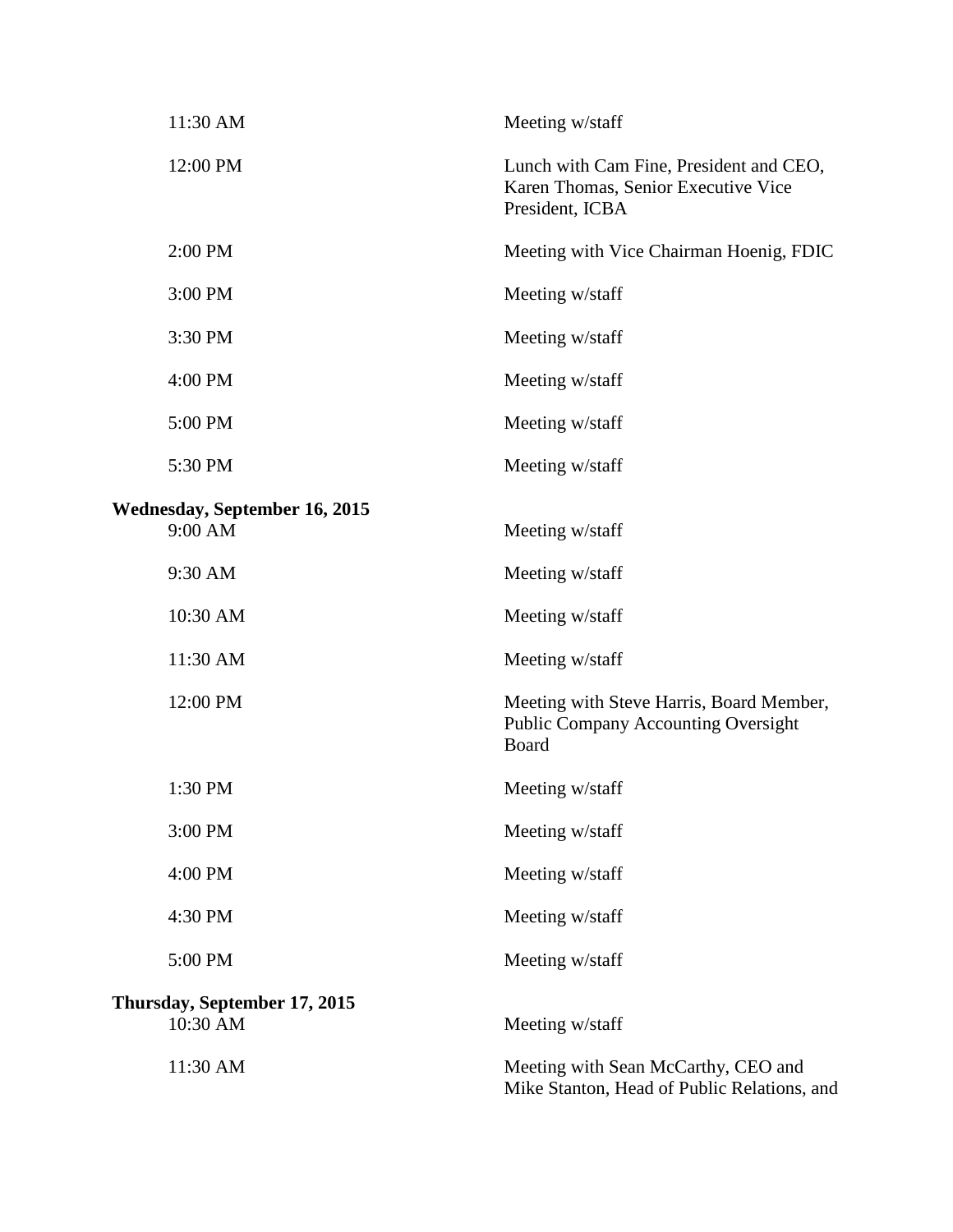|                                        | Anne Canfield, President,<br>Canfield and Associates, Inc.                                                                                                                                                                                      |
|----------------------------------------|-------------------------------------------------------------------------------------------------------------------------------------------------------------------------------------------------------------------------------------------------|
| 1:00 PM                                | Meeting w/staff                                                                                                                                                                                                                                 |
| 2:00 PM                                | Meeting w/staff                                                                                                                                                                                                                                 |
| 4:00 PM                                | Meeting with Secretary Lew, U.S. Treasury                                                                                                                                                                                                       |
| Friday, September 18, 2015<br>9:00 AM  | Meeting w/staff                                                                                                                                                                                                                                 |
| 11:00 AM                               | Meeting w/staff                                                                                                                                                                                                                                 |
| 12:30 PM                               | Meeting w/staff                                                                                                                                                                                                                                 |
| 1:30 PM                                | Meeting w/staff                                                                                                                                                                                                                                 |
| 3:00 PM                                | Meeting w/staff                                                                                                                                                                                                                                 |
| 3:30 PM                                | Meeting w/staff                                                                                                                                                                                                                                 |
| 4:30 PM                                | Meeting w/staff                                                                                                                                                                                                                                 |
| Monday, September 21, 2015<br>9:00 AM  | Meeting w/staff                                                                                                                                                                                                                                 |
| 10:00 AM                               | <b>Attend Federal Financial Institutions</b><br>Examination Council (FFIEC) Meeting,<br><b>FRB</b>                                                                                                                                              |
| 12:30 PM                               | Meeting w/staff                                                                                                                                                                                                                                 |
| 1:30 PM                                | Meeting w/staff                                                                                                                                                                                                                                 |
| 4:00 PM                                | <b>Attend Financial Stability Oversight</b><br>Council Meeting, U.S. Treasury                                                                                                                                                                   |
| Tuesday, September 22, 2015<br>9:00 AM | Meeting with John Ryan, President/CEO<br>and Michael Stevens, Senior Executive Vice<br>President, CSBS; David Cotney,<br>Massachusetts Commissioner of Banks;<br>Charles Cooper, Texas Commissioner of<br>Banks; Lauren Kingry, Superintendent, |

Arizona Department of Financial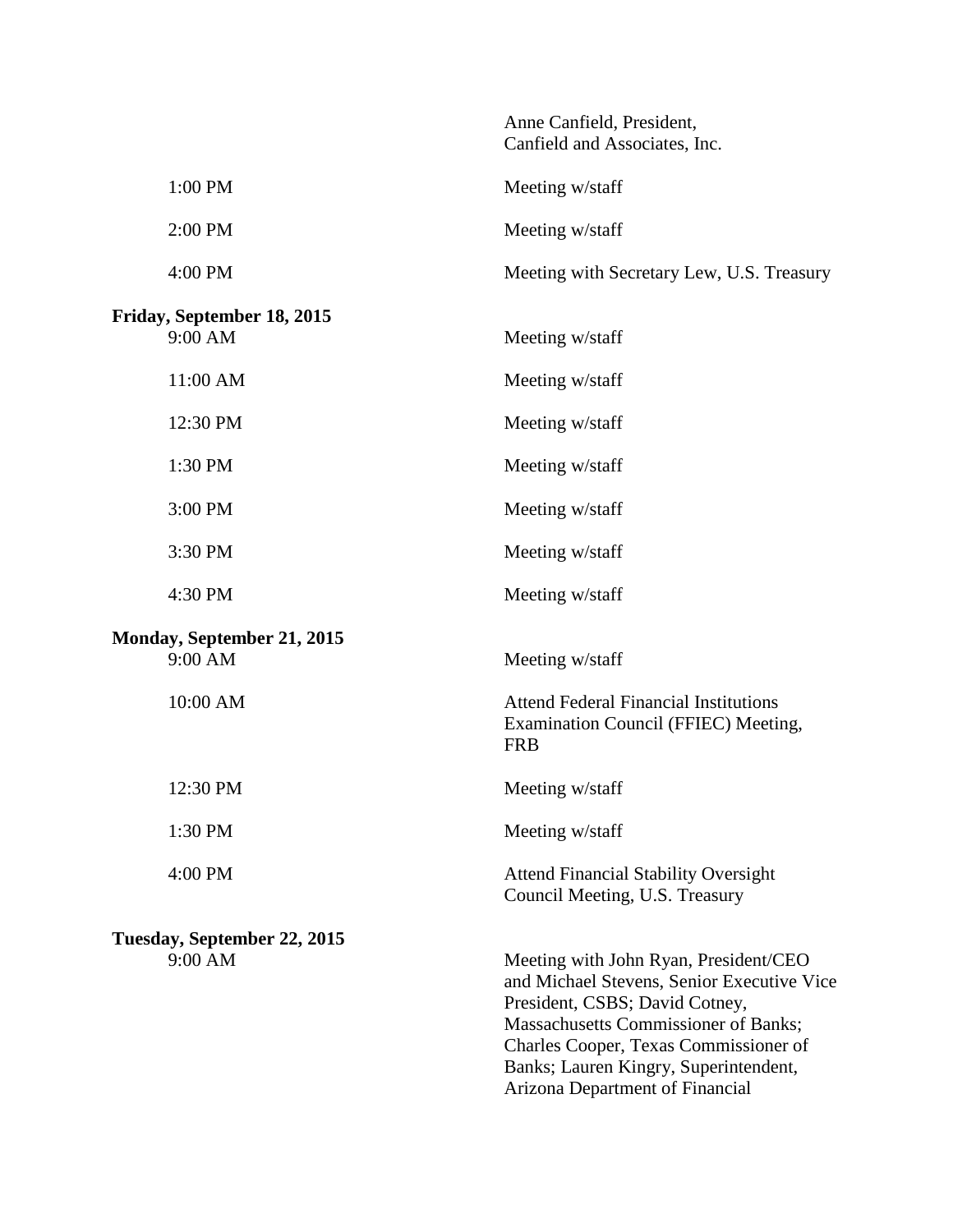|                                                 | Institutions; Albert Forkner, Commissioner,<br><b>Wyoming Division of Banking; Charles</b><br>Dolezal, Superintendent, Ohio Division of<br>Financial Institutions; Candace Franks,<br>Commissioner, Arkansas State Bank<br>Department |
|-------------------------------------------------|---------------------------------------------------------------------------------------------------------------------------------------------------------------------------------------------------------------------------------------|
| 11:30 AM                                        | Meeting with Vice Chairman Hoenig, FDIC                                                                                                                                                                                               |
| 12:00 PM                                        | Meeting with Governor Tarullo, FRB;                                                                                                                                                                                                   |
| 2:30 PM                                         | Meeting w/staff                                                                                                                                                                                                                       |
| 3:30 PM                                         | Meeting w/staff                                                                                                                                                                                                                       |
| <b>Wednesday, September 23, 2015</b><br>Holiday |                                                                                                                                                                                                                                       |
| Thursday, September 24, 2015<br>8:30 AM         | Breakfast with Antonio Weiss, Counselor to<br>the Secretary, U.S. Treasury                                                                                                                                                            |
| 10:00 AM                                        | Meeting w/staff                                                                                                                                                                                                                       |
| 11:00 AM                                        | Meeting w/staff                                                                                                                                                                                                                       |
| 12:00 PM                                        | Meeting w/staff                                                                                                                                                                                                                       |
| 12:30 PM                                        | Meeting w/staff                                                                                                                                                                                                                       |
| 1:00 PM                                         | Meeting w/staff                                                                                                                                                                                                                       |
| 2:00 PM                                         | Meeting w/staff                                                                                                                                                                                                                       |
| 3:00 PM                                         | Meeting with John Boozman, U.S. Senator                                                                                                                                                                                               |
| 4:00 PM                                         | Meeting w/staff                                                                                                                                                                                                                       |
| 4:30 PM                                         | Meeting w/staff                                                                                                                                                                                                                       |
| Friday, September 25, 2015<br>8:00 AM           | Meeting w/staff                                                                                                                                                                                                                       |
| 9:30 AM                                         | Meeting with Comptroller Curry, OCC                                                                                                                                                                                                   |
| 11:00 AM                                        | Meeting w/staff                                                                                                                                                                                                                       |
| 1:15 PM                                         | Meeting w/staff                                                                                                                                                                                                                       |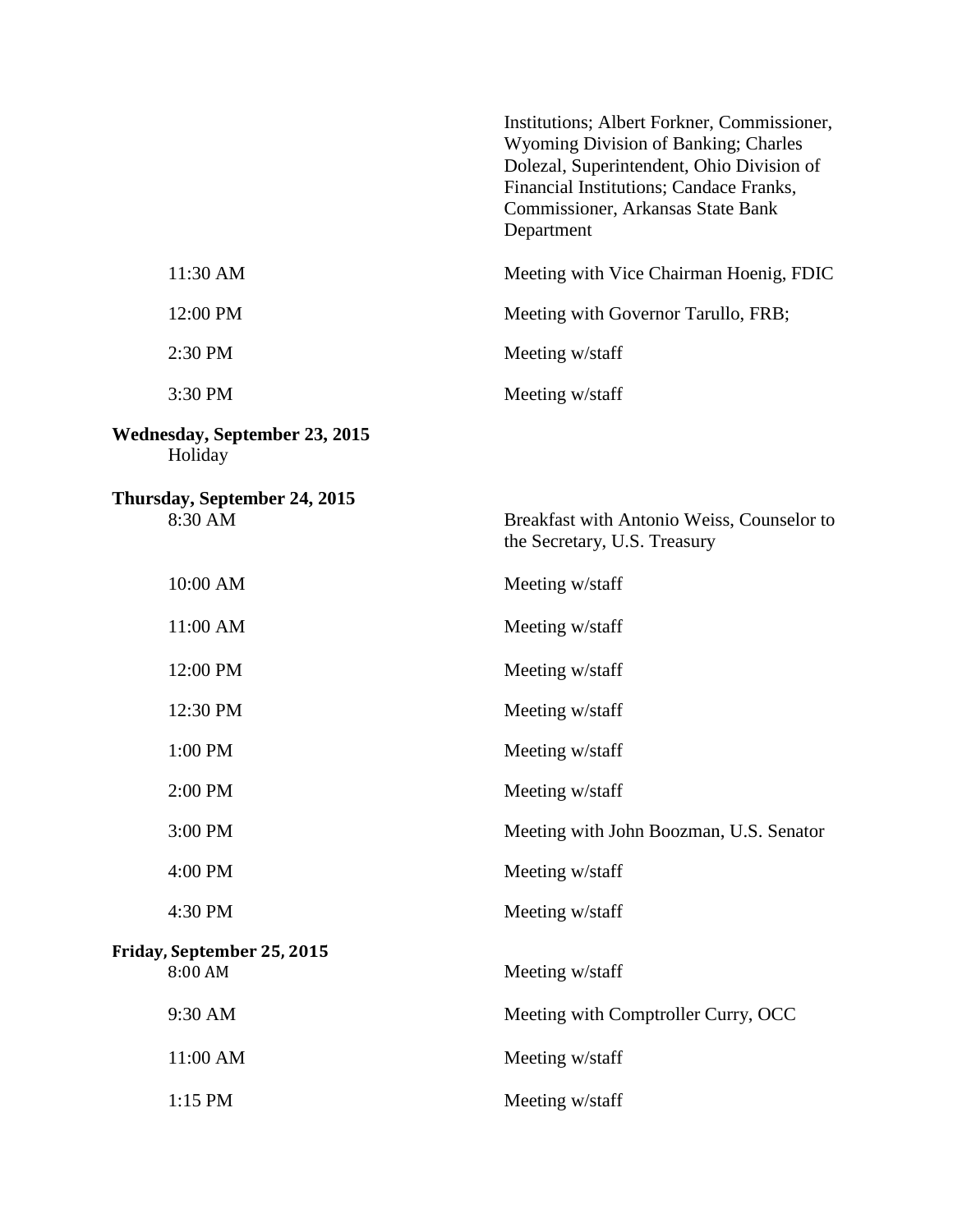| 2:00 PM                                | Meeting with members of Future Industry<br>Association (FIA): Walt Lukken, President<br>and Chief Executive Officer, Jacqueline<br>Mesa, Director of International Relations<br>and Strategy; John Dugan, Partner,<br>Covington & Burling LLP; Edward Pla,<br>Global Head of Execution & Clearing, UBS;<br>and Jimmy Ryan, Partner, Elmendorf Ryan |
|----------------------------------------|----------------------------------------------------------------------------------------------------------------------------------------------------------------------------------------------------------------------------------------------------------------------------------------------------------------------------------------------------|
| 3:00 PM                                | Meeting w/staff                                                                                                                                                                                                                                                                                                                                    |
| 4:00 PM                                | Meeting w/staff                                                                                                                                                                                                                                                                                                                                    |
| 4:30 PM                                | Meeting w/staff                                                                                                                                                                                                                                                                                                                                    |
| 5:00 PM                                | Meeting w/staff                                                                                                                                                                                                                                                                                                                                    |
| Monday, September 28, 2015<br>8:30 AM  | Attend: Chairman's Annual Award<br>Ceremony                                                                                                                                                                                                                                                                                                        |
| 1:30 PM                                | Meeting with Tim Massad, Chairman,<br><b>Commodity Futures Trading Commission</b><br>(CFTC)                                                                                                                                                                                                                                                        |
| 3:00 PM                                | Meeting w/staff                                                                                                                                                                                                                                                                                                                                    |
| 4:00 PM                                | Meeting w/staff                                                                                                                                                                                                                                                                                                                                    |
| 4:30 PM                                | Meeting w/staff                                                                                                                                                                                                                                                                                                                                    |
| 5:00 PM                                | Meeting w/staff                                                                                                                                                                                                                                                                                                                                    |
| 6:00 PM                                | <b>Attend: American Banker Association</b><br>Farewell Reception for Frank Keating                                                                                                                                                                                                                                                                 |
| Tuesday, September 29, 2015<br>9:00 AM | Meeting w/staff                                                                                                                                                                                                                                                                                                                                    |
| 9:30 AM                                | Meeting w/staff                                                                                                                                                                                                                                                                                                                                    |
| 10:00 AM                               | Meeting w/staff                                                                                                                                                                                                                                                                                                                                    |
| 11:00 AM                               | Attend: Meeting with Mike Corbat, CEO,<br>Citibank and Citi Executive Management                                                                                                                                                                                                                                                                   |